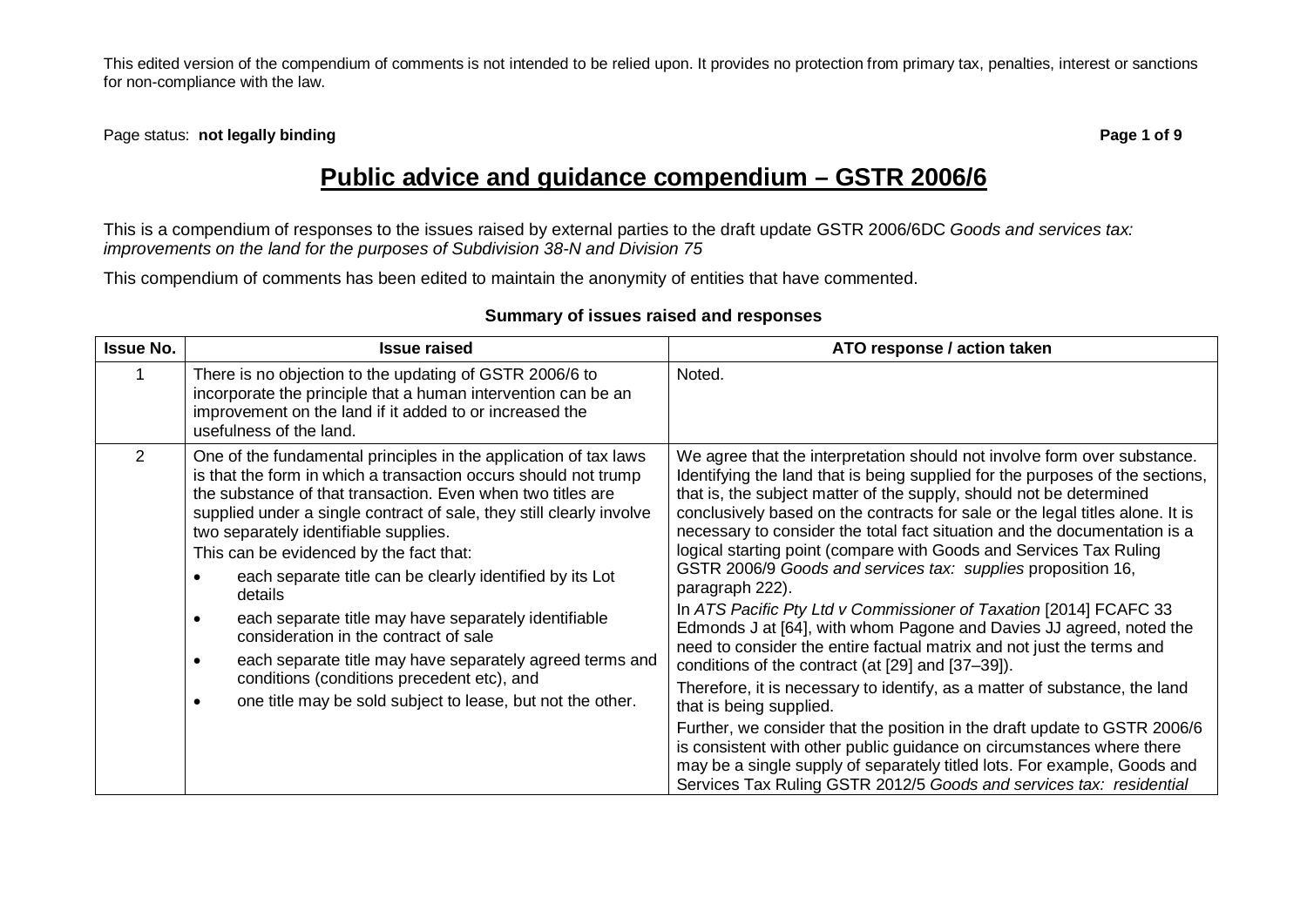## Page status: **not legally binding Page 2 of 9**

| <b>Issue No.</b> | <b>Issue raised</b>                                                                                                                                                                                                                                                                                                                                                                                                                                                                                                                                                                                                                                                                                                                                                                           | ATO response / action taken                                                                                                                                                                                                                                                                                                                                                                                                                                                                                                                                       |
|------------------|-----------------------------------------------------------------------------------------------------------------------------------------------------------------------------------------------------------------------------------------------------------------------------------------------------------------------------------------------------------------------------------------------------------------------------------------------------------------------------------------------------------------------------------------------------------------------------------------------------------------------------------------------------------------------------------------------------------------------------------------------------------------------------------------------|-------------------------------------------------------------------------------------------------------------------------------------------------------------------------------------------------------------------------------------------------------------------------------------------------------------------------------------------------------------------------------------------------------------------------------------------------------------------------------------------------------------------------------------------------------------------|
|                  |                                                                                                                                                                                                                                                                                                                                                                                                                                                                                                                                                                                                                                                                                                                                                                                               | premises at paragraph 16 deals with a supply of a residential apartment<br>and a separately titled garage, car-parking space or storage space and<br>characterises the supply as a single supply of residential premises to be<br>used predominantly for residential accommodation.<br>For the final Ruling, paragraph 47A of the draft update to the Ruling has<br>been amended and paragraphs 47B and 47C inserted. New examples 1                                                                                                                              |
|                  |                                                                                                                                                                                                                                                                                                                                                                                                                                                                                                                                                                                                                                                                                                                                                                                               | and 2 have been added.                                                                                                                                                                                                                                                                                                                                                                                                                                                                                                                                            |
| $\mathbf{3}$     | While an 'interest in land' is not defined for GST purposes,<br>under property law an interest in land is evidenced by a<br>certificate of title, which outlines that land's boundaries. Each<br>separate certificate of title represents a separate interest in a<br>particular parcel of land. A number of certificates of title may be<br>aggregated to comprise a larger parcel of land, however the<br>legal interests in that larger parcel of land are still referable to<br>each individual certificate of title (rather than the larger parcel<br>itself, even where this is described as a street address for<br>example). For this reason, each and every certificate of title that<br>is capable of being supplied should be considered as a separate<br>supply for GST purposes. | We consider that determining whether a transaction is a single supply or<br>multiple supplies by reference to each certificate of title would be taking a<br>form over substance approach. It is necessary to consider the total fact<br>situation. See also the response provided to Issue 2 in this Compendium.                                                                                                                                                                                                                                                 |
| 4                | The provisions which would be impacted by the proposed<br>amendments also contemplate that a supply of a piece of land<br>as evidenced by a certificate of title is its own supply for GST<br>purposes.<br>The legislation refers to 'a freehold interest' and clearly<br>envisages that a singular freehold interest in land will be a single<br>supply for GST purposes (whether that single freehold interest in<br>land is sold individually under one land sale contract or whether<br>that freehold interest is sold under a land sale contract that also<br>includes other freehold interests).                                                                                                                                                                                        | Unless contrary intention appears, as a matter of interpretation words in<br>the singular number include the plural (paragraph 23(b) of the Acts<br>Interpretation Act 1901). It is not clear that the Act envisages that a<br>singular freehold interest in land must always be a single supply for GST<br>purposes.<br>Where there are multiple contracts, these will form part of the factual<br>matrix in determining whether there is in substance a single supply or<br>multiple supplies.<br>See also the response provided to Issue 2 in this Compendium. |
| 5                | The suggested approach is inconsistent with the statutory<br>regime underlying the margin scheme, which requires eligibility                                                                                                                                                                                                                                                                                                                                                                                                                                                                                                                                                                                                                                                                  | Eligibility for the margin scheme depends on section 75-5 of the A New<br>Tax System (Goods and Services tax) Act 1999 (GST Act). The single                                                                                                                                                                                                                                                                                                                                                                                                                      |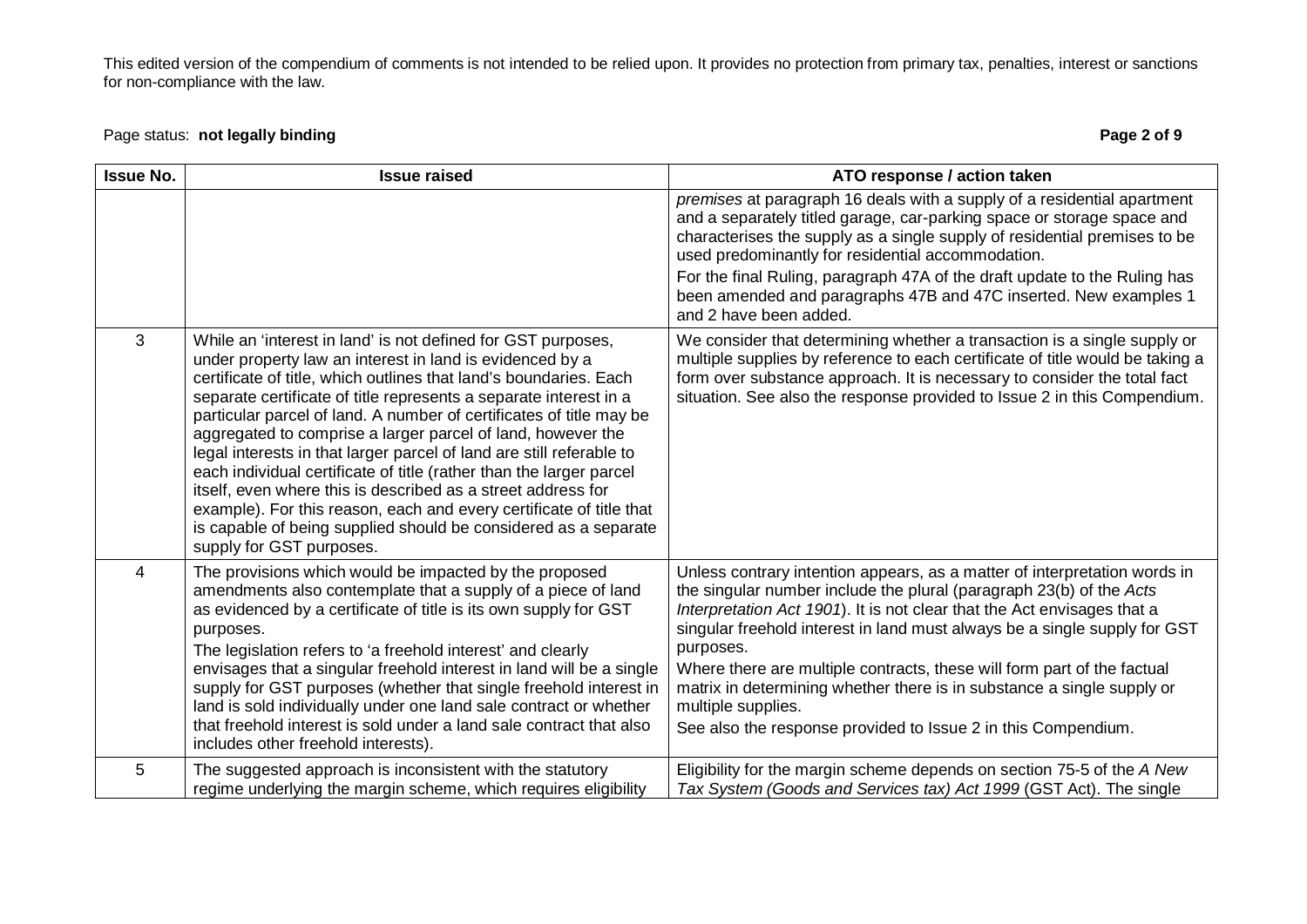## Page status: **not legally binding Page 3 of 9**

| <b>Issue No.</b> | <b>Issue raised</b>                                                                                                                                                                                                                                                                                                                                                                                                                                                                                                                                                                                                                                                                                                                                                                                                                                     | ATO response / action taken                                                                                                                                                                                                                                                                                                                                                                                                                                                                                                                                                                                                                                                      |
|------------------|---------------------------------------------------------------------------------------------------------------------------------------------------------------------------------------------------------------------------------------------------------------------------------------------------------------------------------------------------------------------------------------------------------------------------------------------------------------------------------------------------------------------------------------------------------------------------------------------------------------------------------------------------------------------------------------------------------------------------------------------------------------------------------------------------------------------------------------------------------|----------------------------------------------------------------------------------------------------------------------------------------------------------------------------------------------------------------------------------------------------------------------------------------------------------------------------------------------------------------------------------------------------------------------------------------------------------------------------------------------------------------------------------------------------------------------------------------------------------------------------------------------------------------------------------|
|                  | and cost base to be determined by reference to individual lots as<br>separate supplies.<br>This can best be considered by reference to a single sale<br>contract involving a vendor that includes the following lots:<br>Lot $A - a$ lot that is margin scheme eligible (owned at<br>1 July 2000) with no improvements as at that date, and<br>Lot $B - a$ lot that is not margin scheme eligible that did<br>contain improvements as at 1 July 2000.<br>The approach proposed in GSTR 2006/6DC would produce a<br>very unusual outcome that eligibility would be determined on a<br>lot by lot basis but cost base would be determined by reference<br>to both parcels of land. In other words, even though Lot B is<br>otherwise wholly irrelevant to the operation of the margin<br>scheme, it somehow 'infects' the correct GST treatment of Lot A. | supply of Lots A and B together is a supply that the margin scheme can<br>apply to. The Supplier did not acquire the entire interest (Lots A and B)<br>through a supply that was ineligible for the margin scheme<br>$(subsection 75-5(2)).$<br>Paragraph 75-16(1)(b) of the GST Act acknowledges that the margin<br>scheme can apply where 'the interest  in question is one that you<br>acquired through 2 or more acquisitions '.<br>The single supply approach is consistent with the statutory regime<br>underlying the margin scheme, which allows for the margin scheme to<br>apply where there are different acquisitions combined and supplied<br>together.             |
| 6                | In the edited version of a private ruling (authorisation number<br>79097) the ATO ruled that:<br>the supply of the vacant lots were not taxable supplies<br>because the vendor was not carrying on an enterprise,<br>and<br>the supply of the lot containing the living area and<br>$\bullet$<br>workshop was a mixed supply (partly input taxed and<br>partly taxable).<br>The private ruling contained the following remark (emphasis<br>added):<br>Therefore we consider that when you sell all X lots<br>together under the contract for sale of land, you supply<br>X different properties, rather than making a single supply<br>of the X properties together for a total amount per your<br>contract.<br>In another edited version of a private ruling (authorisation<br>number 1013070325108), the ATO ruled that where a                       | Edited versions of private rulings are edited to ensure confidentiality and<br>to protect the privacy of the applicant, and the applicant has the<br>opportunity to review the edited version before it is published. Edited<br>versions cannot be relied on as precedent or used for determining how<br>we will apply the law.<br>Identifying the substance of the supply is a question of fact. In respect of<br>both edited private rulings, the statements in these edited versions of<br>private rulings should not be taken to represent a view that individual lots<br>will always be separate supplies. See also the response provided to<br>Issue 2 in this Compendium. |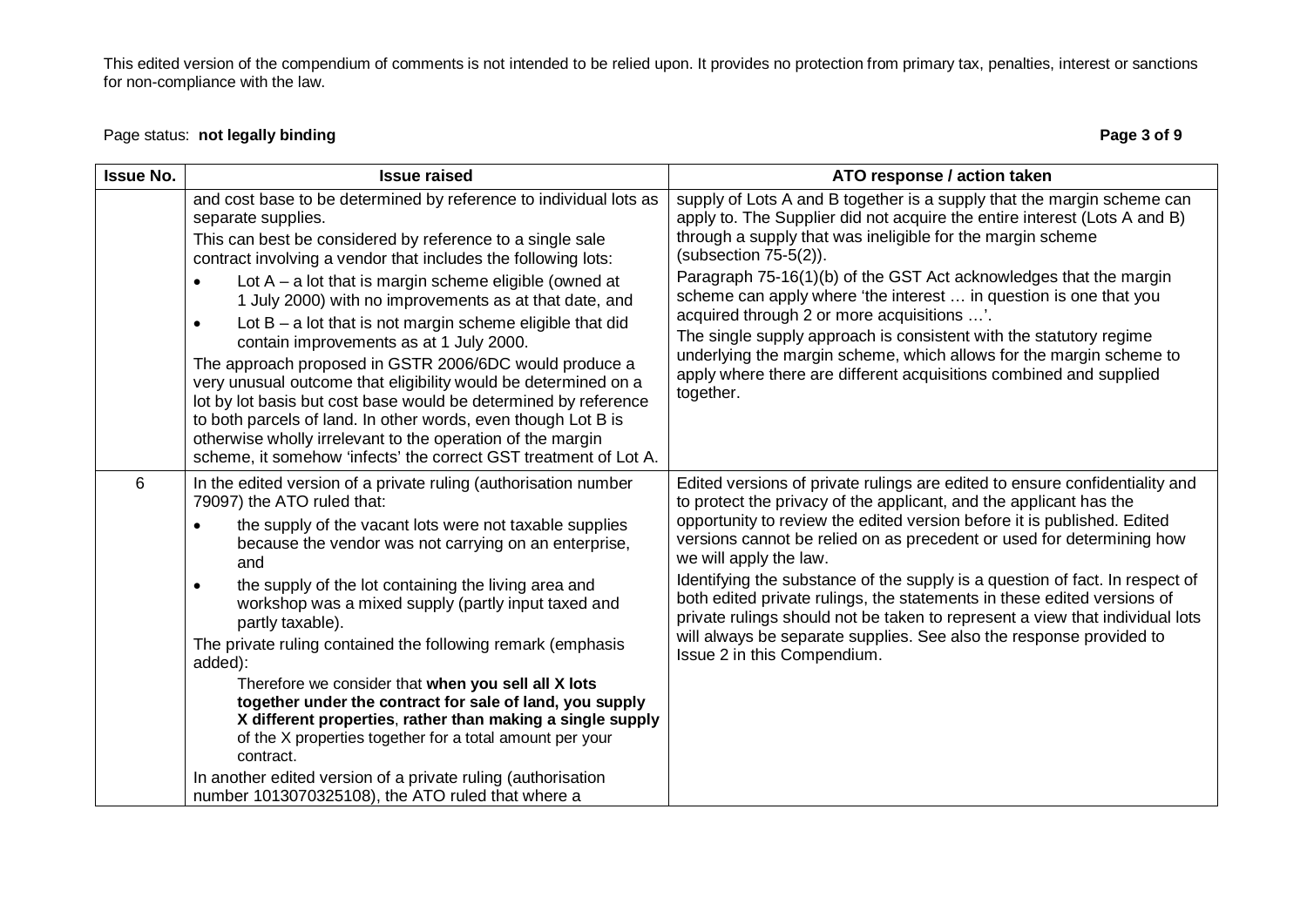## Page status: **not legally binding Page 4 of 9**

| <b>Issue No.</b> | <b>Issue raised</b>                                                                                                                                                                                                                                                                                                                                                                                                                                                                                                                                                                                                                                             | ATO response / action taken                                                                                                                                                                                                                                                                                                                                                                                                                                                                                                                                                                                                                                                                                                                                                                                                                                |
|------------------|-----------------------------------------------------------------------------------------------------------------------------------------------------------------------------------------------------------------------------------------------------------------------------------------------------------------------------------------------------------------------------------------------------------------------------------------------------------------------------------------------------------------------------------------------------------------------------------------------------------------------------------------------------------------|------------------------------------------------------------------------------------------------------------------------------------------------------------------------------------------------------------------------------------------------------------------------------------------------------------------------------------------------------------------------------------------------------------------------------------------------------------------------------------------------------------------------------------------------------------------------------------------------------------------------------------------------------------------------------------------------------------------------------------------------------------------------------------------------------------------------------------------------------------|
|                  | commercial building and a separate carpark (two separate<br>properties) are both sold subject to a single lease and under a<br>single contract, the supplier is making two separate supplies<br>of a going concern. This confirms the ATO's view that, even<br>where multiple titles are being supplied under one contract, the<br>supply of each property is a separate supply and each should be<br>considered separately from a GST perspective.                                                                                                                                                                                                             |                                                                                                                                                                                                                                                                                                                                                                                                                                                                                                                                                                                                                                                                                                                                                                                                                                                            |
| $\overline{7}$   | Comments were raised about the neutral evaluation's lack of<br>judicial authority / weight and weakness in the reasoning in the<br>neutral evaluation.                                                                                                                                                                                                                                                                                                                                                                                                                                                                                                          | Unimproved land is relevant only for supplies made by the States and<br>Territories. Where the GST amount is notional, the issue cannot be<br>resolved through litigation.<br>The ATO has sought to resolve these disputes through an alternative<br>dispute resolution process (neutral evaluation) endorsed by the GST<br>Administration Subcommittee (GSTAS) and the GST Administration<br>Subgroup.<br>Following a neutral evaluation decision on 15 April 2015, GSTAS<br>determined that government entities will apply the principles established<br>in the evaluation. The neutral evaluator took into account the relevant<br>facts and circumstances in making the decision.<br>See also the response provided to Issue 2 in this Compendium.                                                                                                     |
| 8                | The supply of multiple titles under a single contract should be a<br>mixed supply for GST purposes, where each component of that<br>mixed supply can have its own GST treatment. This is<br>consistent with:<br>Policy intent and provisions of the GST Act<br>(a)<br>The GST Act has been drafted to specifically account for<br>situations where a single supply can be comprised of a<br>number of different components.<br>The proposed amendments are contradictory to the<br>objects of section 9-80 of the GST Act. The proposed<br>amendments would mean that, despite the fact that an<br>entity that sells multiple titles under one contract of sale | We acknowledge that the GST law provides for circumstances where a<br>single supply can be a mixed supply with separately identifiable taxable<br>and non-taxable parts.<br>However, for the purposes of sections 38-445, 38-450 or<br>subsection 75-10(3) of the GST ACT the statutory question being asked<br>is whether there is a 'supply of land', or whether there is a supply of the<br>'land or premises in question', on which there are no improvements. This<br>makes it necessary to identify the land that is being supplied and then<br>consider whether there is an improvement on any part of the land<br>supplied. The sections do not contemplate only part of the land being<br>land on which there are improvements. For instance, once it is identified<br>that any part of the land being supplied has an improvement on it, then it |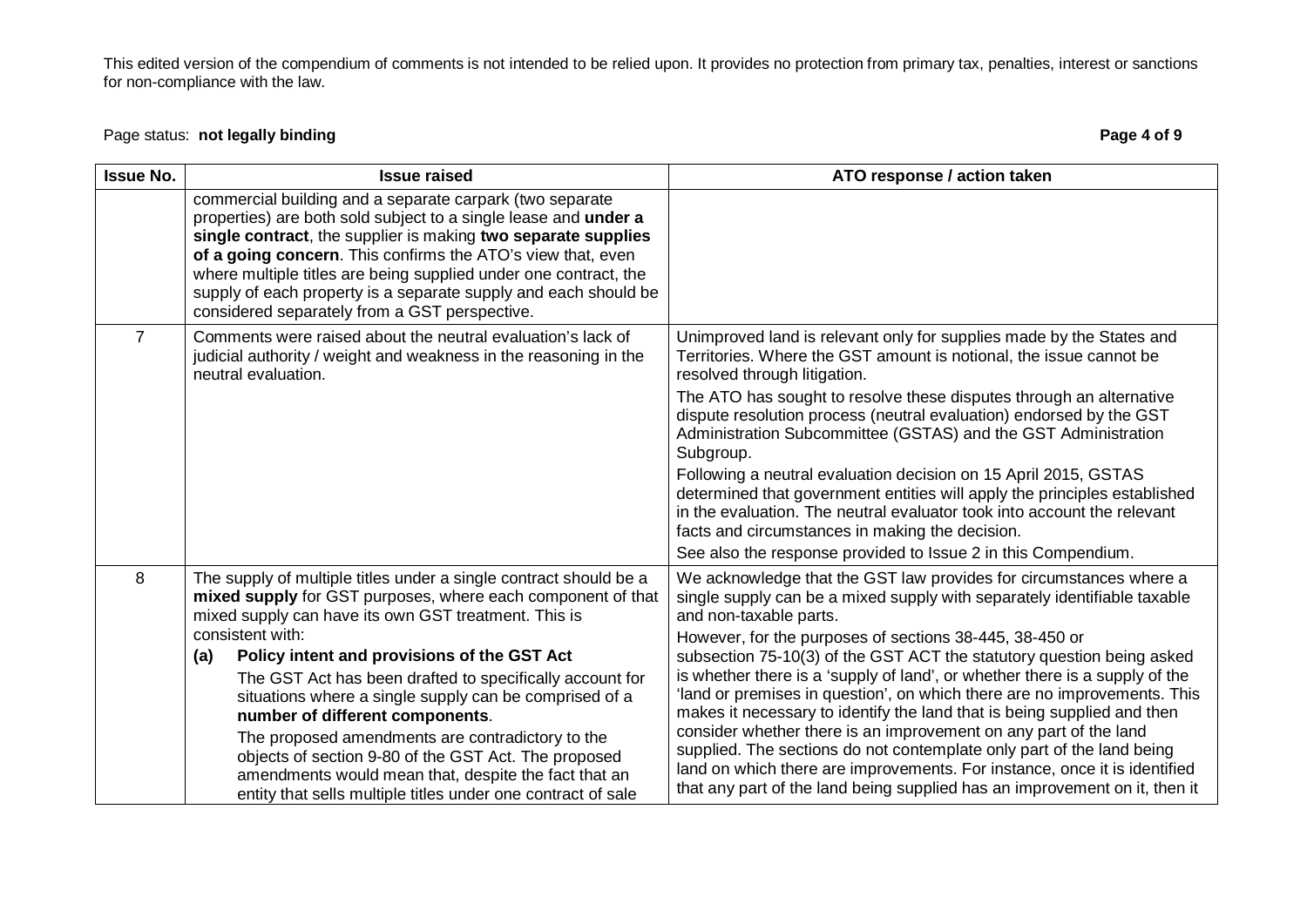## Page status: **not legally binding Page 5 of 9**

| <b>Issue No.</b> | <b>Issue raised</b>                                                                                                                                                                                                                                                                                                                                                                                                                                                                                                                                                                                                                                                                               | ATO response / action taken                                                                                                                                                                                                                                                                                                                                                                                                                                                                              |
|------------------|---------------------------------------------------------------------------------------------------------------------------------------------------------------------------------------------------------------------------------------------------------------------------------------------------------------------------------------------------------------------------------------------------------------------------------------------------------------------------------------------------------------------------------------------------------------------------------------------------------------------------------------------------------------------------------------------------|----------------------------------------------------------------------------------------------------------------------------------------------------------------------------------------------------------------------------------------------------------------------------------------------------------------------------------------------------------------------------------------------------------------------------------------------------------------------------------------------------------|
|                  | (for example, some of which are GST-free under<br>section 38-445 of the GST Act, and some of which are<br>taxable), the whole supply would be taxable, and the<br>apportionment exercise contemplated by section 9-80<br>would not be required.                                                                                                                                                                                                                                                                                                                                                                                                                                                   | fails the requirement in section 38-445 and is not a GST-free supply to<br>any extent.<br>That is, we consider that the specific context for the question in<br>sections 38-445, 38-450 and subsection 75-10(3) of the GST Act is                                                                                                                                                                                                                                                                        |
|                  | Division 75 of the GST Act                                                                                                                                                                                                                                                                                                                                                                                                                                                                                                                                                                                                                                                                        | distinguishable from other provisions in the GST Act which contemplate a<br>single supply having separately identifiable components.                                                                                                                                                                                                                                                                                                                                                                     |
|                  | The proposed amendments are inconsistent with the<br>intention and operation of various provisions in Division 75<br>(that is, the margin scheme provisions).<br>The provisions require the application of the margin<br>scheme to be done on a 'lot by lot' basis (based on<br>certificates of title), rather than a 'contract by contract'<br>basis).                                                                                                                                                                                                                                                                                                                                           | Accepting a view that a supply of land could involve separately<br>identifiable components of land that contains improvements and land that<br>does not would lead to inappropriate apportionments. For example, if a<br>single title was supplied and had a fence that was an improvement, it<br>would be inappropriate to break this down to only the area of the land<br>containing the fence posts being treated as having improvements with the<br>balance being treated as having no improvements. |
|                  | Section 14-250 of Schedule 1 to the Tax<br><b>Administration Act 1953 (TAA)</b>                                                                                                                                                                                                                                                                                                                                                                                                                                                                                                                                                                                                                   |                                                                                                                                                                                                                                                                                                                                                                                                                                                                                                          |
|                  | Subection 14-250(10) of Schedule 1 to the TAA operates<br>so that, where a supply does not solely consist of one or<br>more supplies for which there is a GST withholding<br>obligation (that is, for new residential premises or<br>subdivided lots), the consideration for the supply must be<br>apportioned against the properties for which there is a<br>GST withholding obligation (for example. new residential<br>premises) and those for which there is not (for example,<br>commercial premises). The portion of the overall<br>consideration apportioned to the supply of the new<br>residential premises will be subject to a GST withholding<br>payment, and the remainder will not. |                                                                                                                                                                                                                                                                                                                                                                                                                                                                                                          |
|                  | The legislative intention is that, where there is a supply of<br>multiple properties being made under a single contract,<br>the nature of each property being supplied (each title)<br>must be assessed to determine whether a GST<br>withholding obligation applies, and in that case, the                                                                                                                                                                                                                                                                                                                                                                                                       |                                                                                                                                                                                                                                                                                                                                                                                                                                                                                                          |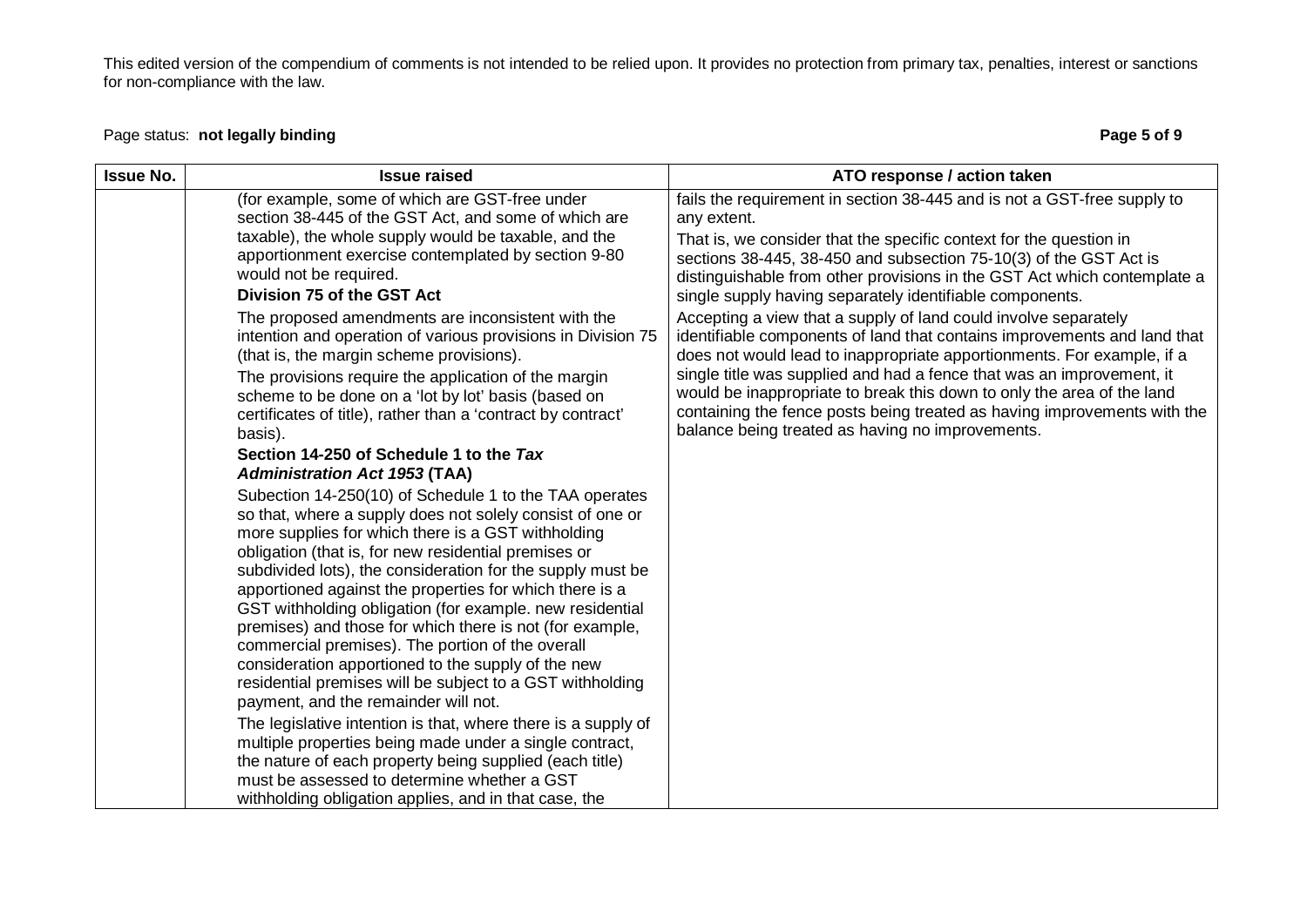## Page status: **not legally binding Page 6 of 9**

| <b>Issue No.</b> |     | <b>Issue raised</b>                                                                                                                                                                                                                                                                              | ATO response / action taken |
|------------------|-----|--------------------------------------------------------------------------------------------------------------------------------------------------------------------------------------------------------------------------------------------------------------------------------------------------|-----------------------------|
|                  |     | amount of the GST withholding.                                                                                                                                                                                                                                                                   |                             |
|                  | (b) | Applicable case law - Commissioner of Taxation v<br>Luxottica Retail Australia Pty Ltd [2011] FCAFC 20                                                                                                                                                                                           |                             |
|                  |     | The proposed amendments are in contradiction with the<br>leading GST case law on the issue (that finds that a single<br>supply can have multiple components, some of which are<br>taxable, and some of which are GST-free or input taxed).                                                       |                             |
|                  | (c) | <b>Applicable ATO Rulings</b>                                                                                                                                                                                                                                                                    |                             |
|                  |     | Goods and Services Tax Ruling GSTR 2001/8 Goods<br>and services tax: Apportioning the consideration for<br>a supply that includes taxable and non-taxable parts                                                                                                                                  |                             |
|                  |     | Broadly speaking, the ATO confirms at paragraph 12 that,<br>where an entity makes a supply that is a combination of<br>separately identifiable taxable and non-taxable parts<br>(that is, a 'mixed supply'), the entity needs to identify<br>the taxable part of the supply. The entity can then |                             |
|                  |     | apportion the consideration for the supply and work out<br>the GST payable on the taxable part of the supply (noting<br>that no GST should be payable on the non-taxable<br>component of the supply).                                                                                            |                             |
|                  |     | The ATO also outlines its views in respect of 'composite<br>supplies', which are treated as a supply of a single thing.                                                                                                                                                                          |                             |
|                  |     | In the present circumstances, we do not consider that the<br>supply of multiple titles under one single contract is a<br>'composite supply' for GST purposes, as it is unlikely that<br>any of the relevant factors are present.                                                                 |                             |
|                  |     | The proposed amendments are inconsistent with the ATO<br>views contained in GSTR 2001/8.                                                                                                                                                                                                         |                             |
|                  |     | <b>GSTR 2006/9</b>                                                                                                                                                                                                                                                                               |                             |
|                  |     | GSTR 2006/9 contains an explicit proposition that a<br>supply may be mixed, composite, or neither (Proposition 3                                                                                                                                                                                 |                             |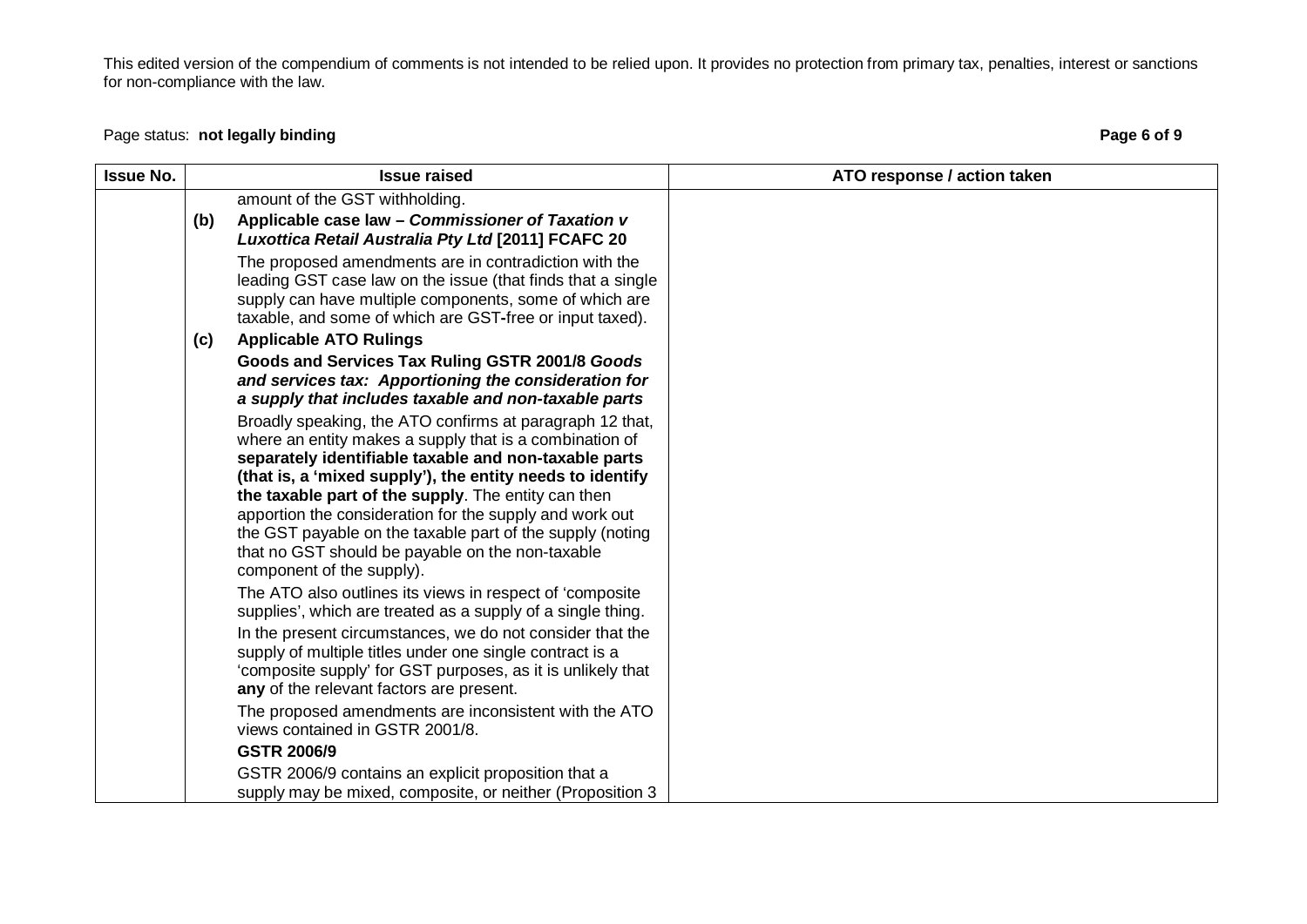## Page status: **not legally binding Page 7 of 9**

| <b>Issue No.</b> | <b>Issue raised</b>                                                                                                                                                                                                                                                                                                                                                                                                                                                                                                                                                                                                                                                                                                                                                                                                                                                                                                                                                                                                                                                                                                                                                                                                                                                                                                                                                                                                                                                                                                                                    | ATO response / action taken |
|------------------|--------------------------------------------------------------------------------------------------------------------------------------------------------------------------------------------------------------------------------------------------------------------------------------------------------------------------------------------------------------------------------------------------------------------------------------------------------------------------------------------------------------------------------------------------------------------------------------------------------------------------------------------------------------------------------------------------------------------------------------------------------------------------------------------------------------------------------------------------------------------------------------------------------------------------------------------------------------------------------------------------------------------------------------------------------------------------------------------------------------------------------------------------------------------------------------------------------------------------------------------------------------------------------------------------------------------------------------------------------------------------------------------------------------------------------------------------------------------------------------------------------------------------------------------------------|-----------------------------|
|                  | - paragraphs 63 to 66). Where a supply is a mixed supply<br>(that is, is comprised of taxable and non-taxable<br>components), an apportionment exercise (under<br>section 9-80 of the GST Act) is required to calculate the<br>GST payable on the taxable component of the supply.<br>Goods and Services Tax Ruling GSTR 2006/7 Goods<br>and services tax: how the margin scheme applies to a<br>supply of real property made on or after<br>1 December 2005 that was acquired or held before<br>1 July 2000 and Goods and Services Tax Ruling<br>GSTR 2006/8 Goods and services tax: the margin<br>scheme for supplies of real property acquired on or<br>after 1 July 2000.<br>The ATO specifically acknowledges at paragraphs 101 to<br>103 of GSTR 2006/7 and paragraphs 133 to 136 of<br>GSTR 2006/8 that, where a supply of real property is a<br>mixed supply because it has separately identifiable<br>taxable and non-taxable parts, then the margin scheme<br>can apply to the taxable component. This further<br>evidences the ATO's view that, where a supply is a mixed<br>supply that consists of both taxable and non-taxable parts<br>(that is, taxable supply of vacant land and a GST-free<br>supply of unimproved land), the consideration should be<br>apportioned across the two components to ascertain the<br>GST payable on the supply.<br>This is contradictory to the proposed amendments, which<br>would not allow an entity to undertake this apportionment<br>exercise across the various titles that comprise the parcel |                             |
|                  | of land being supplied (and instead would treat the entire<br>supply as fully taxable).                                                                                                                                                                                                                                                                                                                                                                                                                                                                                                                                                                                                                                                                                                                                                                                                                                                                                                                                                                                                                                                                                                                                                                                                                                                                                                                                                                                                                                                                |                             |
|                  | Other public ATO guidance<br>(d)                                                                                                                                                                                                                                                                                                                                                                                                                                                                                                                                                                                                                                                                                                                                                                                                                                                                                                                                                                                                                                                                                                                                                                                                                                                                                                                                                                                                                                                                                                                       |                             |
|                  | The proposed amendments are inconsistent with the                                                                                                                                                                                                                                                                                                                                                                                                                                                                                                                                                                                                                                                                                                                                                                                                                                                                                                                                                                                                                                                                                                                                                                                                                                                                                                                                                                                                                                                                                                      |                             |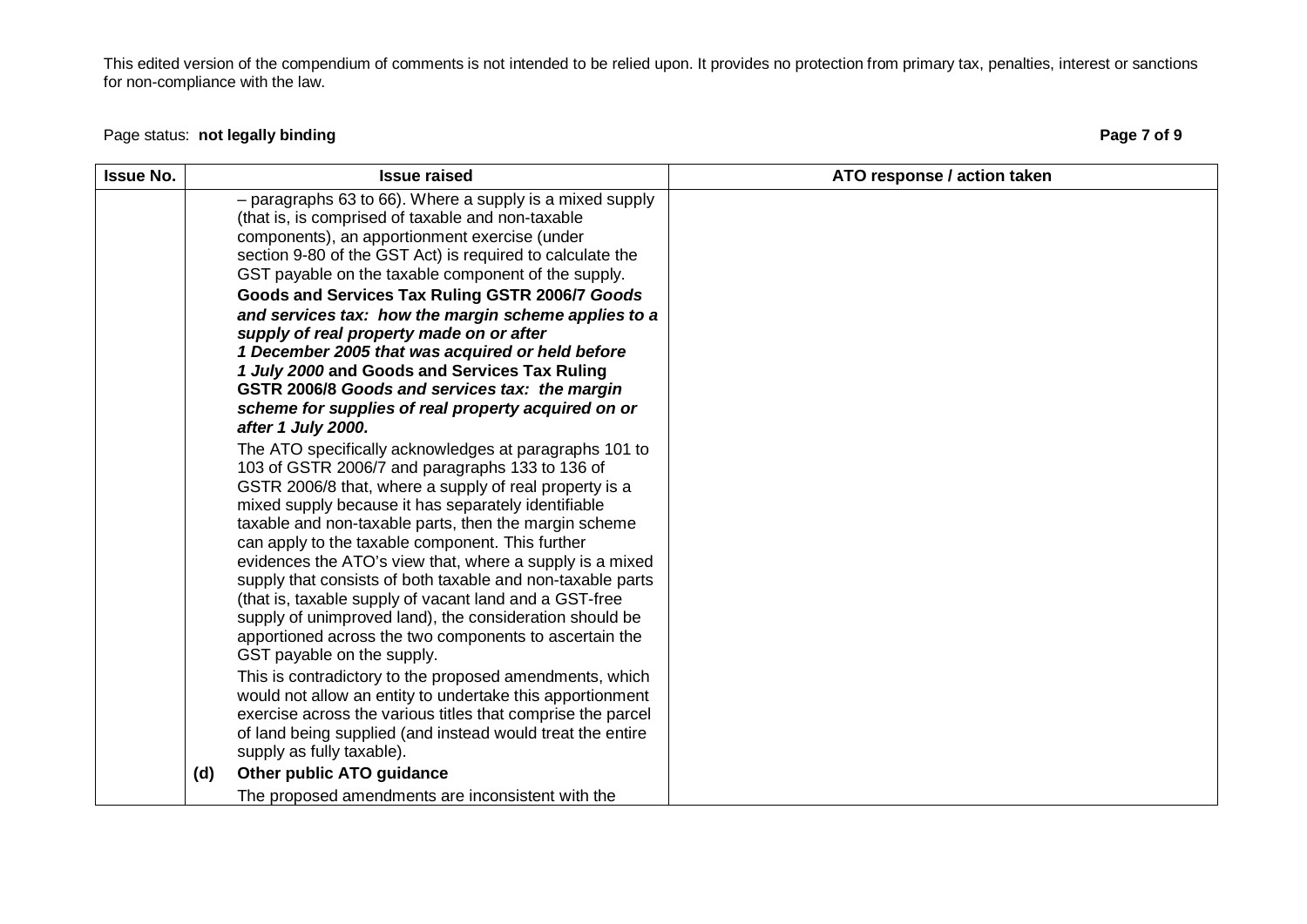## Page status: **not legally binding Page 8 of 9**

| <b>Issue No.</b> | <b>Issue raised</b>                                                                                                                                                                                                                                                                                                                                                                                                                                                                                                                                                                                                                                                                                                                                                                                                                                              | ATO response / action taken                                                                                                                                                                                                                                                                                  |
|------------------|------------------------------------------------------------------------------------------------------------------------------------------------------------------------------------------------------------------------------------------------------------------------------------------------------------------------------------------------------------------------------------------------------------------------------------------------------------------------------------------------------------------------------------------------------------------------------------------------------------------------------------------------------------------------------------------------------------------------------------------------------------------------------------------------------------------------------------------------------------------|--------------------------------------------------------------------------------------------------------------------------------------------------------------------------------------------------------------------------------------------------------------------------------------------------------------|
|                  | ATO's Fact Sheet 'GST at settlement - a guide for<br>purchasers and their representatives' (in respect of the<br>new GST withholding measures),                                                                                                                                                                                                                                                                                                                                                                                                                                                                                                                                                                                                                                                                                                                  |                                                                                                                                                                                                                                                                                                              |
|                  | The ATO states:<br>If you are acquiring multiple supplies of different kinds<br>under a single contract for an unapportioned amount<br>(for example, a supply that is partly a supply of new<br>residential premises and partly a supply of commercial<br>premises), you and your supplier should determine a<br>reasonable apportionment of the amount so as to<br>determine the proportion that relates to the supply to<br>which the withholding obligation applies.                                                                                                                                                                                                                                                                                                                                                                                          |                                                                                                                                                                                                                                                                                                              |
| 9                | GST outcomes are the same under both approaches - that is,<br>the multiple supplies approach and the mixed supply approach.                                                                                                                                                                                                                                                                                                                                                                                                                                                                                                                                                                                                                                                                                                                                      | Noted. However, we do not agree that either submission is necessarily<br>correct in all cases involving multiple titles - that is, it may be a supply of<br>a single piece of land, being land on which there are improvements.                                                                              |
| 10               | The ATO's proposed amendments, if incorporated, will cause<br>government suppliers significant commercial and financial<br>burden and cost in acting in accordance with the proposed<br>amendments.<br>Under the previously established GSTR 2006/6, the supplier<br>would be able to prepare one single contract of sale for the sale<br>of each of the certificates of title, and GST would only be<br>calculated on the lot that is improved at settlement (that is,<br>because the balance of the titles are unimproved at settlement<br>and therefore GST-free under section 38-445 of the GST Act).<br>Under the proposed amendments, the supplier will now need to<br>prepare two separate contracts of sale – one for the improved<br>lot, and one for the 19 unimproved lots. This represents an<br>additional (and unnecessary) cost for the supplier. | This argument suggests a form over substance approach, which we do<br>not consider to be the correct approach. The total fact situation will<br>determine whether there is a single supply even if supplied under two or<br>more contracts.<br>See also the response provided to Issue 2 in this Compendium. |